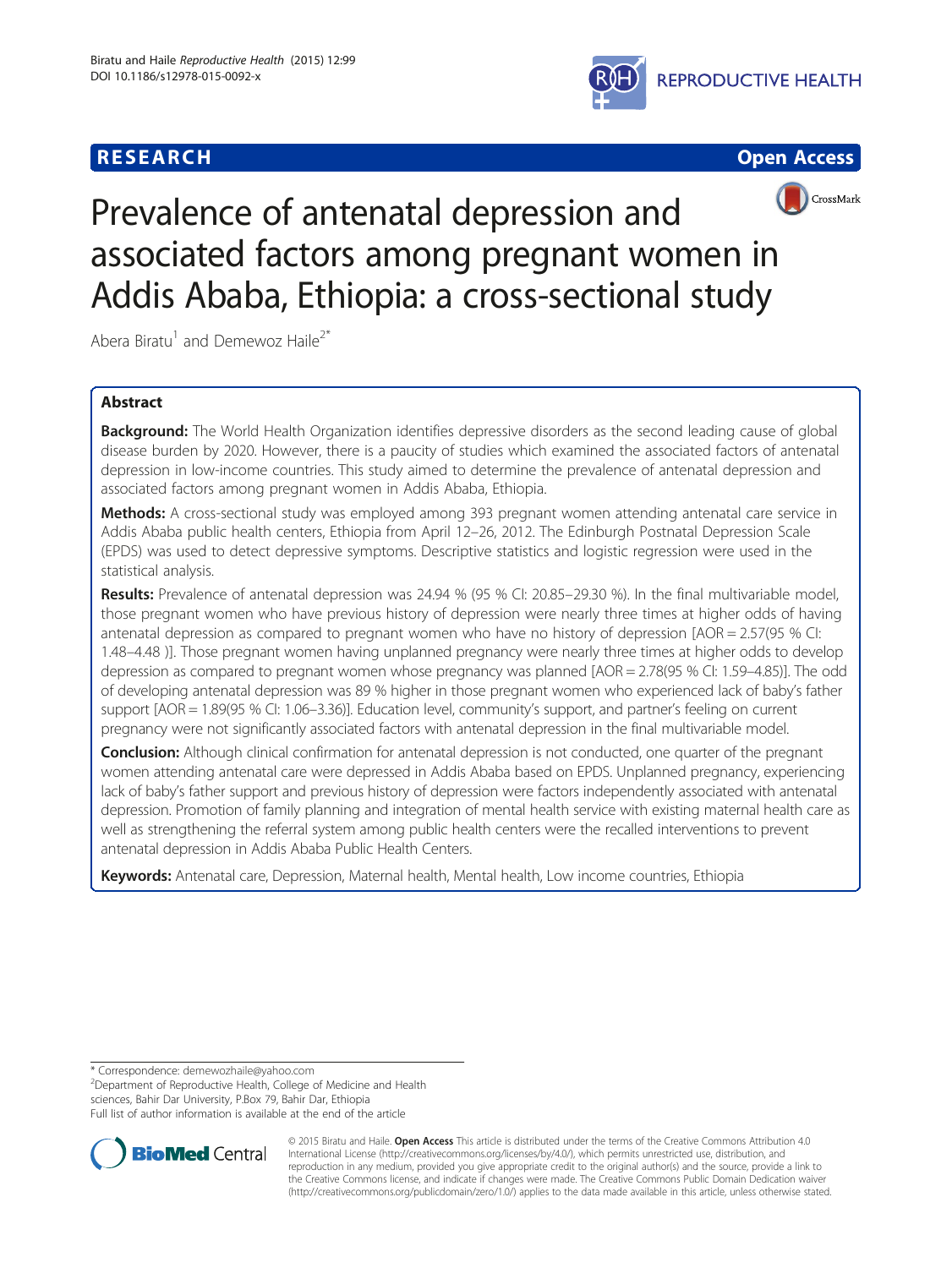# Introduction

Depression is among the most prevalent psychiatric disorders affecting women [[1](#page-6-0), [2\]](#page-6-0). Depressive disorders are predicted to be the second leading cause of global disability burden by 2020 [\[2](#page-6-0)]. The risk of depression increased significantly during pregnancy [[3, 4\]](#page-6-0) and clinically significant depressive symptoms are common in mid and late trimesters [\[4](#page-6-0)]. Several studies have reported that depressive symptoms are more frequent during pregnancy than during the postpartum period [[3, 5](#page-6-0)–[7\]](#page-6-0).

A meta-analysis study done in the developed countries showed that the prevalence rates of depression (95 % confidence interval, CIs) were 7.4 % (2.2–12.6 %), 12.8 % (10.7–14.8 %), and 12.0 % (7.4–16.7 %) for the first, second, and third trimesters, respectively [[7](#page-6-0)]. A systematic review from low- and lower-middle-income countries revealed that the mean weighted prevalence of antenatal common mental disorders was 15.6 % (95 % CI: 15.4– 15.9 %) [\[8\]](#page-6-0). High prevalence of antenatal depression has been reported from developing countries i.e. 29 % in Bangladesh [[9](#page-6-0)], 25 % in Pakistan [\[10\]](#page-6-0), 20.2 % in Brazil [[11](#page-6-0)], 39 % in South Africa Cape Town [[12](#page-6-0)], 38.5 % in South Africa KwaZulu-Natal [[13](#page-6-0)] and 39.5 %, in Tanzania [\[14\]](#page-6-0).

Depressive symptoms during pregnancy may have devastating consequences, not only for the women, but also for the child and family [\[15](#page-6-0)]. Depression during pregnancy negatively influences social adjustment and marital relationships [\[16](#page-6-0), [17\]](#page-6-0). It affects also the mother-infant interaction through its influences on the occurrence of postnatal depression [[18, 19](#page-6-0)]. Studies also showed that there is a significant associations between antenatal depression and poor infant outcomes (low birth weight, preterm delivery or both, fetal growth restriction) in low [\[20](#page-6-0)–[22](#page-6-0)] and middle‐ income countries [\[23](#page-6-0)].

Pregnant women with depression are also more likely to suffer from obstetrical complications such as preeclampsia [[24](#page-6-0)–[26](#page-6-0)]. Despite the fact that antenatal depression is a common condition with serious consequences, only a few studies have been conducted in lowincome countries like Ethiopia. The first study was a validation study of Edinburgh Postnatal Depression Scale (EDPS) on perinatal mental disorder among rural women. That study found a limited validity of EDPS among rural women [\[27\]](#page-6-0). However this tool was again tried among postnatal women in urban residents which showed a good reliability and validity [[28\]](#page-6-0). A more recent study conducted on Southwestern Ethiopia found that the prevalence of depressive symptoms during pregnancy was 19.9 % (95 % CI, 16.8–23.1), using EPDS cut off point of 13 and above [\[29\]](#page-6-0). The small number of studies conducted in Ethiopia showed that there is a paucity of evidences on antenatal depression to design appropriate intervention. Thus this study aimed to

determine the prevalence of antenatal depression and identify factors associated with antenatal depression in Addis Ababa, Ethiopia.

# Methods

#### Study setting and design

This study was conducted in Addis Ababa which is the capital city of Ethiopia. The population of Addis Ababa was 2,738,248 in 2007, of which 52.4 % are females, and women between 15 and 49 years of age constitute 34.6 % [\[30](#page-6-0)]. There were 26 health centers which are eligible for this study. Maternal health services are free of charge in Ethiopia at Public health institutions including those Public Health centers included in this study. Antenatal care is provided in all public health centers of Addis Ababa without any cost like other maternal health services. An institutional based cross sectional study design was employed in six selected public health centers in Addis Ababa. The data collection period was from April 12–26, 2012.

#### Sample size and sampling procedure

The sample size of 422 was determined based on the formula for a single population proportion by assuming a prevalence of antenatal depression of 50 %, confidence level 95 %, margin of error 5 and 10 % for non-response rate. Six public health centers, namely Addis Ketema, Bole, Gulele, Kotebe, Meshualekia, and Yeka, were selected randomly from the 26 health centers that are under the Addis Ababa Bureau of Health. All consenting women attending for antenatal care during the study period in each health center were taken into the study until the sample size was reached. Any apparently healthy pregnant women at any age of gestation who had come to those health institutions during the study period were included in the study. However pregnant women who came for the treatment of any medical diseases including trauma related illness were excluded from the study by assuming that the medical illness they were experiencing during the data collection might affect their mental status. Pregnant women who unable to hear or speak were also excluded from the study. Pregnant women with clinically identified HIV infection, diabetes mellitus, and tuberculosis who were in care during the time of data collection were excluded from the study.

#### Measurements

The Edinburgh Postnatal Depression Scale (EPDS) [[31](#page-6-0)] has been used to detect depressive symptoms. The EPDS is a 10 item questionnaire, scored from 0 up to 3 (higher score indicating more depressive symptoms), that has been validated for detecting depression in ante partum and postpartum samples in many countries. The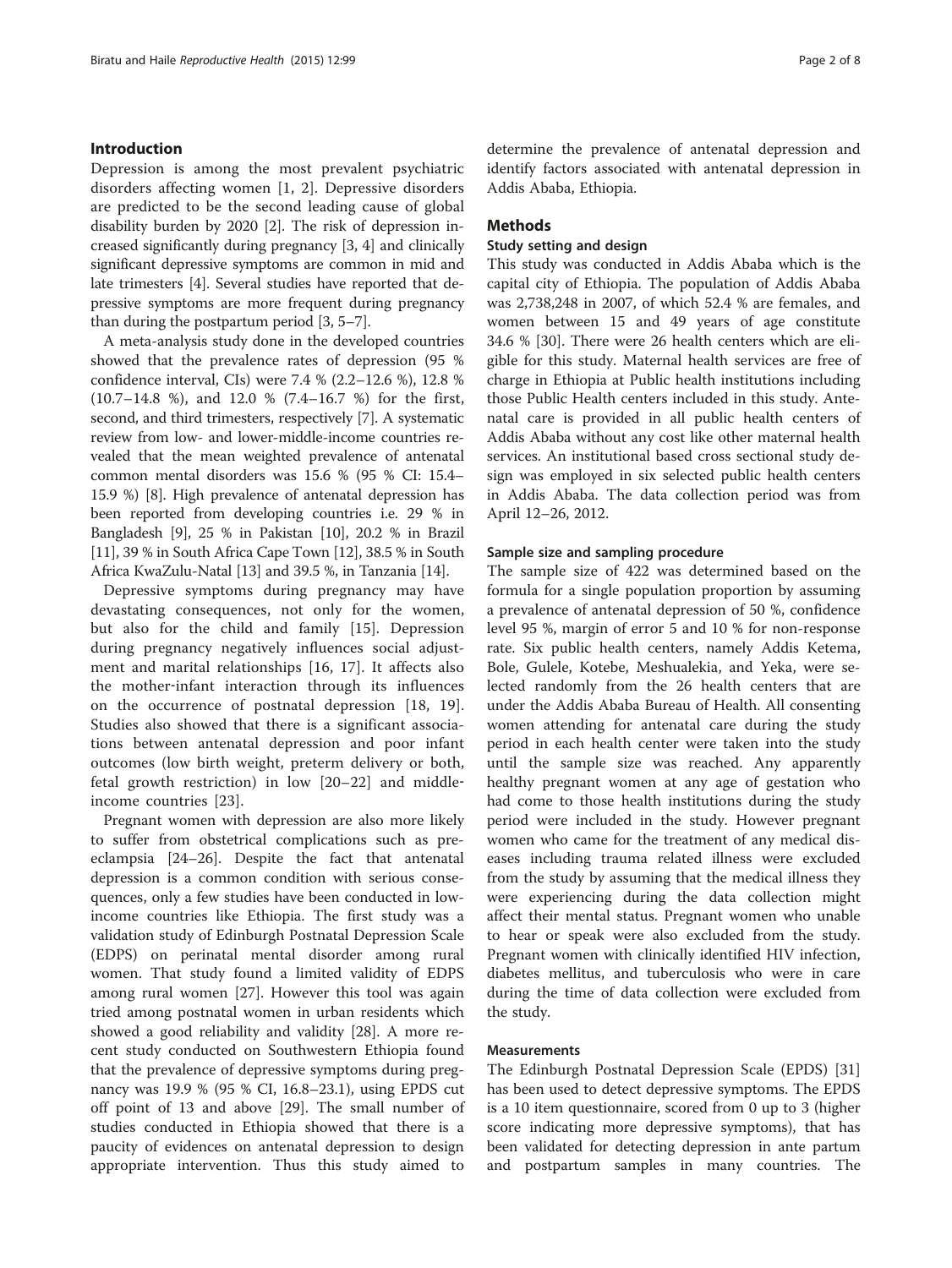instrument was validated in public health centers in Addis Ababa for postpartum use and showed sensitivity of 84.6 % and specificity of 77.0 % at the cutoff score 7/8 [[28\]](#page-6-0). The cutoff point of EDPS among pregnant women is usually higher than postpartum women [\[32\]](#page-6-0). Like other similar studies conducted abroad and in Ethiopia, we used EPDS cutoff point of 13 to identify pregnant women with depressive symptom [\[29](#page-6-0), [33](#page-6-0)]. Those pregnant women who scored 13 and above were categorized as depressed women while pregnant women who scored below 13 were considered as non depressed women [\[29](#page-6-0)]. Partner's feeling on current pregnancy can be defined as pregnant women feeling about the feeling of her partners regarding the current pregnancy. It was measured by asking the pregnant women to rate whether her partner feels happy or not happy on the current pregnancy. Baby's father support was measured by asking the pregnant women feeling about the partners support to the health of the fetus and continuation of the pregnancy. Community support is measured by asking the pregnant women feeling about the emotional support of the community. The explanatory variables: baby's father support (poor vs good), partner's feeling on current pregnancy (happy vs unhappy), community support (poor vs good),

and substance use history (yes vs no) were collected by a structured questionnaire. Socio-demographic characteristics and obstetric variables: trimester (first, second and third), having previous pregnancy (yes vs no), previous pregnancy & labor complication (yes vs no), previous history of stillbirth (yes vs no) , previous history of abortion (yes vs no), is the current pregnancy planned (yes vs no), previous ANC follow up (no follow up , sometimes, regular) and current pregnancy complication (yes vs no) were also collected by a structured questionnaire. The conceptual framework is presented in Fig. 1.

# Data collection tool and process

The same Amharic version of Edinburgh Postnatal Depression Scale which has ten items was used as the previous validation study [[27\]](#page-6-0). The questionnaire was prepared first in English then translated in to Amharic and back to English to check for consistency by two independent bilingual Ethiopian final years mental health postgraduate students. The Amharic version of this questionnaire was also used to collect the data. The questionnaire was pretested among pregnant women attending ANC clinic at Arada Health Center. Data were collected by trained, female and experienced diploma nurse holders

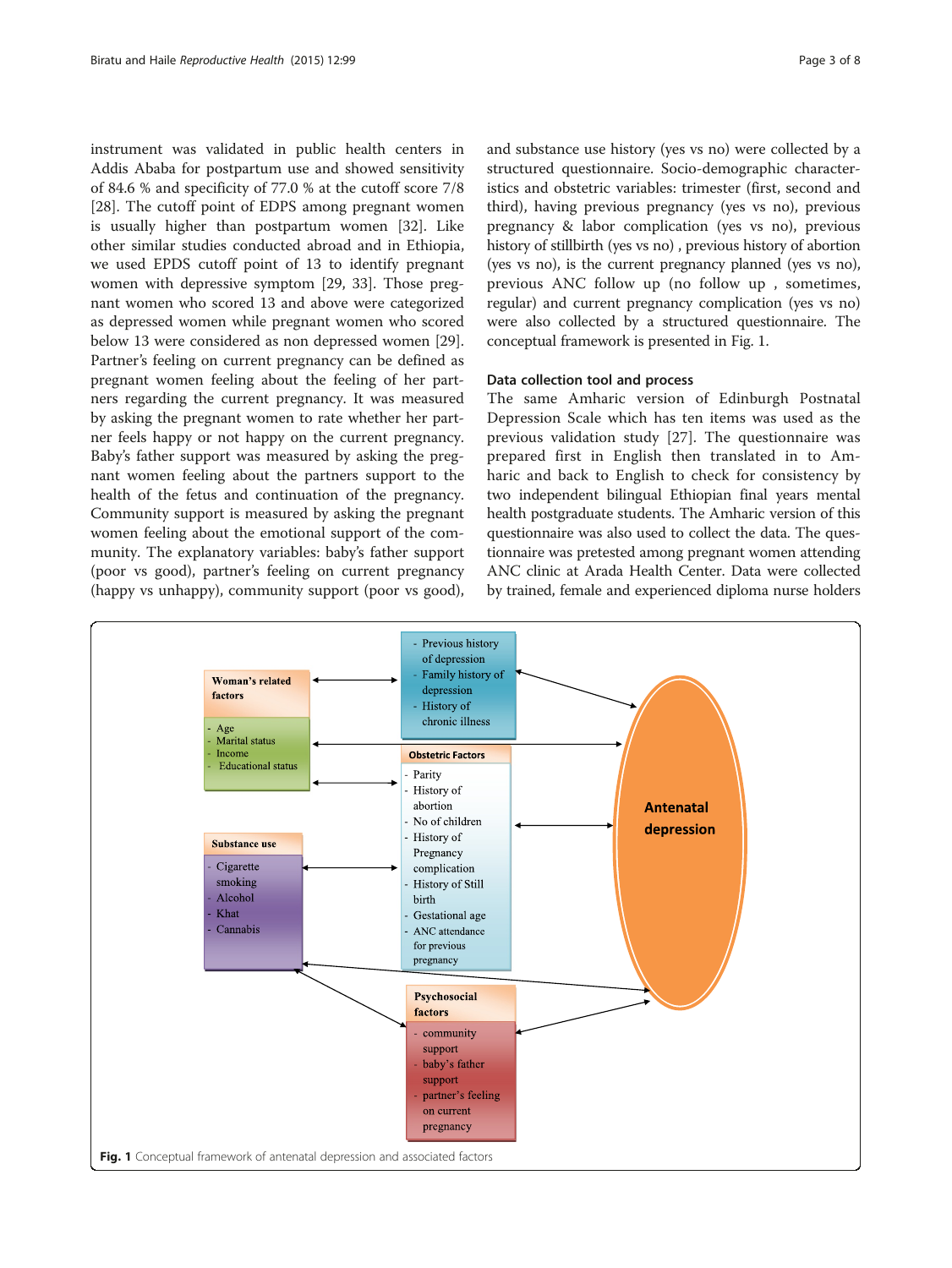with a close supervision of the principal investigator and trained supervisors. Two days training was given to the data collectors on the data collection tool, interview technique, eligible study subjects, sampling techniques and consent.

#### Statistical analysis

The coded data was checked, cleaned by entering into Epi Info and exported into Statistical Package for the Social Sciences (SPSS window version 16, Chicago Illinois) for analysis. Descriptive statistics was employed to estimate the prevalence of antenatal depression. Bivariate analyses (binary logistic regression) were carried out between the predictors and antenatal depression. Using significant variables  $(P<0.05)$  from binary logistic regression models, a multivariable logistic regression model was fitted to identify the independent predictors of antenatal depression. The strength of association was measured by odds ratios with 95 % confidence intervals. All tests were two sided and statistical significance was declared at  $P < 0.05$ .

# Ethical consideration

Ethical clearance was obtained from Institutional Review Board (IRB) of University of Gondar. Letter of permission was obtained from Addis Ababa Health Bureau. All Antenatal clinic attending women were approached and participants who gave written consent were interviewed. All the study participants were with age greater than 18 years. The interview was conducted in a separate room in the antenatal clinic. Personal identifying details were not recorded. Participants identified with depressive symptoms were advised to visit the psychiatric clinic for better evaluation and treatment.

# Results

#### Socio-demographic characteristics

The response rate for this study was 93.13 %. The mean age of the respondent was 25.27 years (Standard Deviation, SD = 4.335). The age of the respondents ranges from 18–38 years. Three hundred fifty four (90.1 %) of the women were married. Almost 337 (85.7 %) of the women had attended formal education. Majority of the respondents were orthodox by religion 279 (71 %) and Amhara by ethnic group 195 (49.6 %). Majority of the respondents 277 (70.5 %) had a monthly income of above 500 Ethiopian birr (ETB) (Table 1).

# Obstetric and clinical characteristics

Most of the pregnant women (366; 93.9 %) were in either their second or third trimester at the time of the study. Near to half of the pregnant women (191; 48.6 %) were primigravidas. One tenth of the pregnant women had a previous obstetric complication and 11 (2.8 %) of

|                                               | Frequency | Percentage (%) |
|-----------------------------------------------|-----------|----------------|
| Maternal age                                  |           |                |
| < 20 Years                                    | 34        | 8.7            |
| 20 - 24 Years                                 | 138       | 35.1           |
| 25 - 29 Years                                 | 146       | 37.2           |
| 30 - 34 Years                                 | 62        | 15.8           |
| >34 Years                                     | 13        | 3.3            |
| Educational status                            |           |                |
| No formal education                           | 56        | 14.2           |
| Elementary school                             | 166       | 42.2           |
| Secondary school                              | 116       | 29.5           |
| Above secondary school                        | 55        | 14             |
| Religion                                      |           |                |
| Orthodox                                      | 279       | 71.0           |
| Muslim                                        | 85        | 21.6           |
| Protestant                                    | 29        | 7.4            |
| Ethnicity                                     |           |                |
| Amhara                                        | 195       | 49.6           |
| Oromo                                         | 82        | 20.9           |
| Gurage                                        | 100       | 25.4           |
| Tigre                                         | 16        | 4.1            |
| Occupational status                           |           |                |
| Government employee                           | 22        | 5.6            |
| Private employee                              | 106       | 27.0           |
| Running personal business                     | 60        | 15.3           |
| House wife                                    | 189       | 48.1           |
| Jobless                                       | 16        | 4.1            |
| Monthly income (Ethiopian birr <sup>a</sup> ) |           |                |
| $\le$ = 500.00 Birr                           | 116       | 29.5           |
| >500.00 Birr                                  | 277       | 70.5           |

Table 1 Socio-demographic characteristics of pregnant women's attending antenatal care at public health centers in Addis Ababa, 2012 ( $n = 393$ )

 $a$ 1 USD = 20.05ETB

the women reported history of still birth. Almost one fifth of the women (71; 18.1 %) had experienced abortion. Near to two thirds (248; 63.1 %) of the respondents reported that their pregnancy was planned (Table [2](#page-4-0)).

#### Psychiatric history and substance use

In considering the psychiatric characteristics 96 (24.4 %) of the participant reported a previous history of depression and 21 (5.3 %) of the women reported presence of history of depression in the family. Among the respondents 4 (1 %) had used tobacco while 99 (25.2 %) had used alcohol at least once in the last twelve months. The proportion of pregnant women who had used cannabis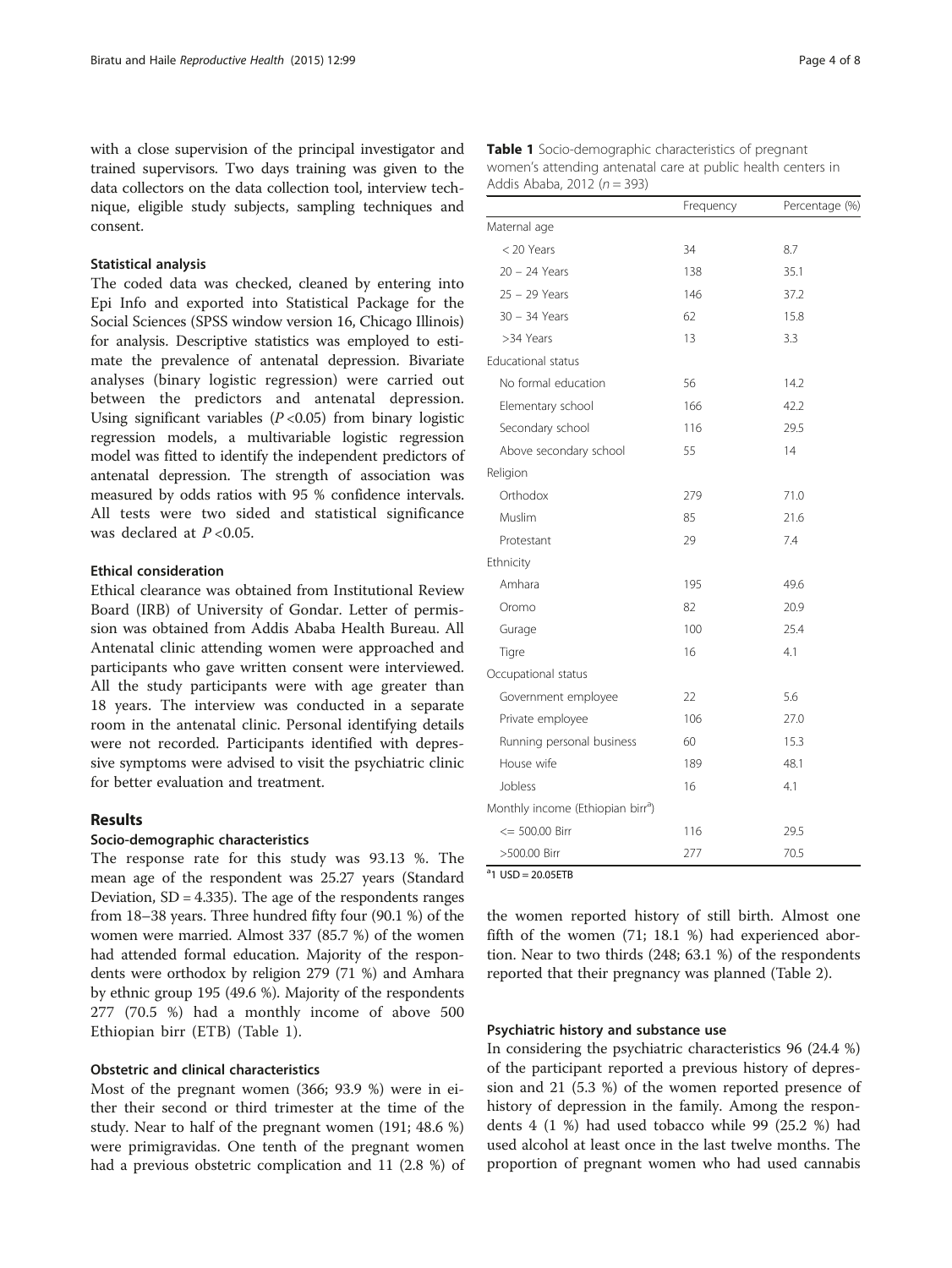<span id="page-4-0"></span>

| <b>Table 2</b> Obstetric and clinical characteristics of pregnant |
|-------------------------------------------------------------------|
| women's attending Public health centers ANC clinic in Addis       |
| Ababa, April, 2012 ( $n = 393$ )                                  |

| Explanatory variables                      | Categories               | Frequency | Percentage |
|--------------------------------------------|--------------------------|-----------|------------|
| Trimester                                  | First trimester          | 27        | 6.1        |
|                                            | Second trimester         | 132       | 34.4       |
|                                            | Third trimester          | 234       | 59.5       |
| Having previous pregnancy                  | No.                      | 191       | 48.6       |
|                                            | Yes                      | 202       | 51.4       |
| Previous pregnancy<br>& labor complication | No                       | 352       | 89.6       |
|                                            | Yes                      | 41        | 10.4       |
| Previous number of children                | 0                        | 239       | 60.8       |
|                                            | 1                        | 101       | 25.7       |
|                                            | $\overline{\phantom{a}}$ | 40        | 10.2       |
|                                            | $\geq$ 3                 | 15        | 3.4        |
| Previous history of still birth            | Yes                      | 11        | 2.8        |
|                                            | <b>No</b>                | 382       | 97.2       |
| Previous history of abortion               | <b>No</b>                | 321       | 81.9       |
|                                            | Yes                      | 72        | 18.1       |
| Type of abortion                           | Spontaneous              | 37        | 48.61      |
|                                            | Induced                  | 35        | 51.39      |
| Is the current pregnancy<br>planned        | No.                      | 145       | 36.9       |
|                                            | Yes                      | 248       | 63.1       |
| Previous ANC follow up                     | No follow up             | 134       | 34.1       |
|                                            | Sometimes                | 10        | 2.5        |
|                                            | Regular                  | 58        | 14.0       |
| Current pregnancy<br>complication          | Yes                      | 24        | 6.1        |
|                                            | No.                      | 369       | 93.9       |
| History of chronic illness                 |                          |           |            |
|                                            | Yes                      | 367       | 93.4       |
|                                            | <b>No</b>                | 26        | 6.6        |

and khat at least once in the last twelve months were 2 (0.5 %) and 7 (1.8 %), respectively.

# Prevalence of antenatal depression

The internal consistency of EPDS tool was acceptable (Cronbach's  $\alpha$  =0.77). The prevalence of antenatal depression ( $\geq$ 13 on EPDS score) was 24.94 % (95 % CI: 20.85–29.30 %). The prevalence of antenatal depression among first trimester women was 5.1 % while it was 27.6 and 67.3 % among second and third trimester women respectively.

# Factors associated with antenatal depression (Logistic regression analysis)

The following variables were not significantly associated with antenatal depression in the bivariate analysis: Trimester, having previous pregnancy, previous pregnancy & labor complication, number of ever born children, previous history of still birth, previous history of abortion, history of chronic illness, age of the respondent and substance use in the last 12 months. As shown in Table 3 marital status, educational level, planned pregnancy, partners' feeling about the pregnancy, fathers' support, community support, and history of depression were statistically associated with depression in the bivariate analysis. However unplanned pregnancy, pregnant women experienced lack of baby's father support, and previous history of depression were the associated factors with antenatal depression among pregnant women in the multivariable model.

As shown in Table 3 antenatal depression was significantly higher among women who had not planned their current pregnancy. Those women who had not planned their current pregnancy were 2.78 times more likely to have antenatal depression than those who had planned their pregnancy [AOR = 2.78(95 % CI: 1.59–4.85)]. Absence of support from baby's father was also associated with higher odds of having antenatal depression. Pregnant

Table 3 Factors associated with antenatal depression among pregnant women attending public health centers ANC clinic in Addis Ababa, April 2012.  $(n = 393)$ 

| Explanatory variables                         | COR (95 % CI)       | AOR (95 % CI)          |
|-----------------------------------------------|---------------------|------------------------|
| Current marital status                        |                     |                        |
| Non married (Single,<br>divorced and widowed) | 4.734 (2.394-9.361) | 1.799 (0.728-4.441)    |
| Married                                       | 1                   | 1                      |
| <b>Educational status</b>                     |                     |                        |
| No formal education                           | 3.316 (1.256-8.750) | 2.46 (0.849-7.114)     |
| Elementary school                             | 2.625 (1.108-6.221) | 2.0 (0.783-5.11)       |
| Secondary school                              | 2.227 (0.907-5.472) | 1.652 (0.63-4.332)     |
| College and above                             | 1                   | 1                      |
| Planned pregnancy                             |                     |                        |
| No                                            | 3.901 (2.418-6.292) | 2.779 (1.594-4.846)    |
| Yes                                           | 1                   | 1                      |
| Partner's feeling on current pregnancy        |                     |                        |
| Unhappy                                       | 5.496 (3.081-9.805) | 1.605 (0.708-3.642)    |
| Happy                                         | 1                   | 1                      |
| Baby's fathers support                        |                     |                        |
| Poor                                          | 3.680 (2.266-6.002) | 1.89 (1.064-3.358)     |
| Good                                          | 1                   | 1                      |
| Community's support                           |                     |                        |
| Poor                                          | 2.107 (1.074-4.136) | $0.819(0.370 - 1.814)$ |
| Good                                          | 1                   | 1                      |
| History of depression                         |                     |                        |
| Yes                                           | 3.347 (2.036-5.503) | 2.569 (1.475-4.475)    |
| <b>No</b>                                     | 1                   | 1                      |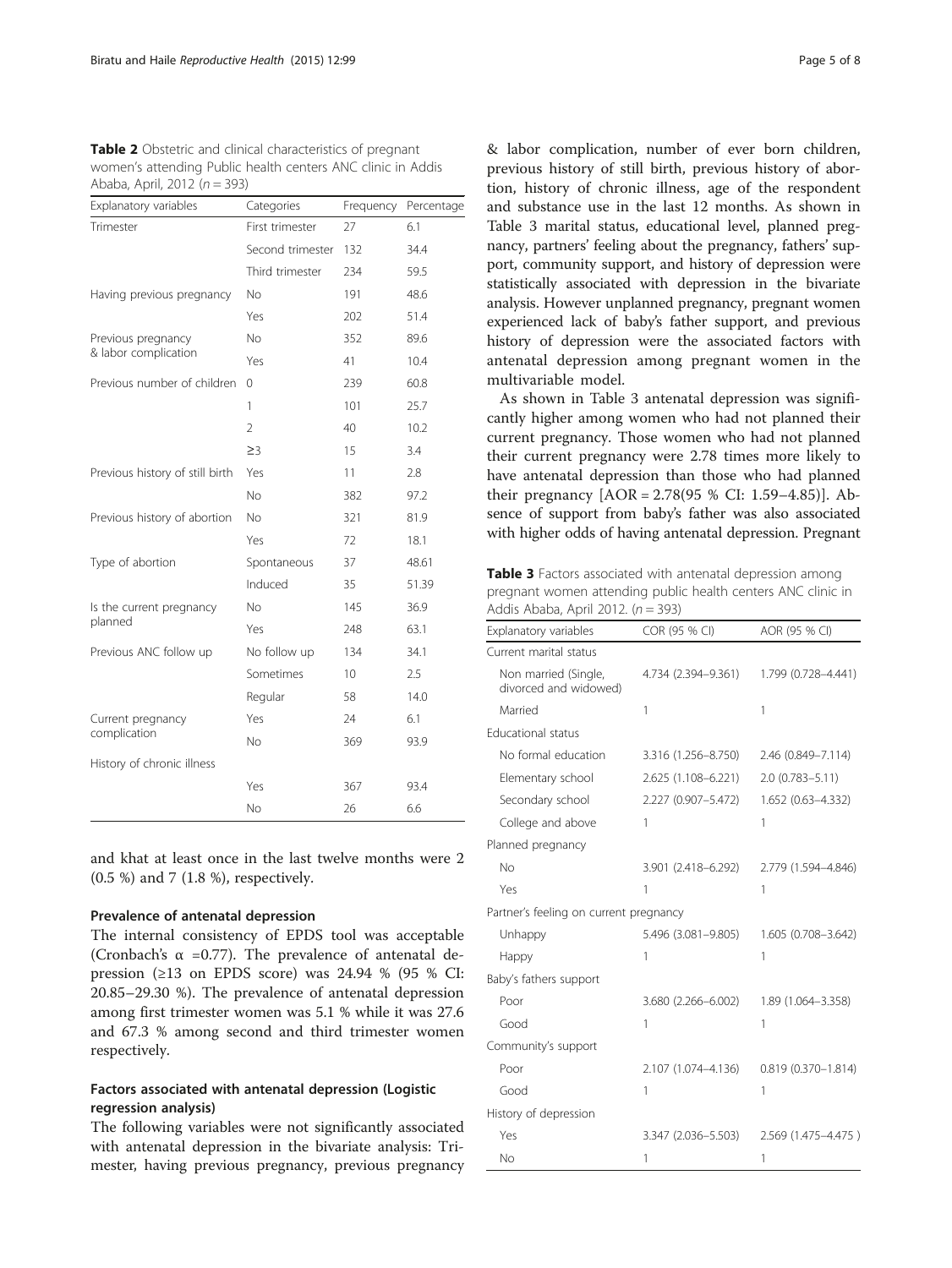women who experienced lack of support from the baby's father were 89 % higher odds of having antenatal depression when compared with women who got support from the baby's father [AOR = 1.89(95 % CI: 1.06–3.36)]. History of depression was found one of the factors associated with antenatal depression. Those pregnant women who had previous history of depression were nearly three times at higher odds of having depression as compared to pregnant women who had no history of depression [AOR = 2.57(95 % CI: 1.48–4.48 )]. Educational level, community's support and partner's feeling on the current pregnancy were not significantly associated with depression during pregnancy in the multivariable logistic regression model.

### **Discussion**

This study showed that there was a high prevalence of antenatal depression among pregnant women who have ANC follows up at public Health centers in Addis Ababa. The finding showed that 24.94 % (95 % CI: 20.85-29.30) of the antenatal care attendee pregnant women had depression based on the EDPS. Many studies reported higher prevalence of antenatal depression such as 39.5 % in Tanzania [\[11](#page-6-0)], 39 % in two Cape Town peri-urban settlements [[12\]](#page-6-0) and 56 % in Jamaica [[34\]](#page-7-0). A relatively similar prevalence was reported from Brazil (20.2 %) [\[11](#page-6-0)] and Rural Bangladesh (18 %) [\[9](#page-6-0)]. The methodological differences between studies and different measurement tools might attribute to the difference in the prevalence of depression among these countries. The socio demographic and economic differences might also attribute for the difference in prevalence of antenatal depression between this study and the studies from other developing countries.

Antenatal depression was significantly higher among women who were not planned on their current pregnancy. Those women who were not planned on their current pregnancy were 2.58 times more likely to have antenatal depression than those pregnant women who had planned the pregnancy. This is possibly because pregnancy causes physical, psychological and hormonal changes [[35](#page-7-0)] that is why pregnancy needs physical, psychological and financial preparation. A consistent finding was also reported from rural Southwestern Ethiopia [[29\]](#page-6-0). Other supporting findings regarding the importance of planning pregnancy for prevention of antenatal depression were reported from different part of the world [\[13,](#page-6-0) [36](#page-7-0)–[39\]](#page-7-0). Unintended pregnancy was found as risk factor perinatal mental disorders in women in low- and lower-middle-income countries [[8\]](#page-6-0). However, a study done in two Cape Town peri-urban settlements did not found a significant association between unwanted pregnancy and antenatal depression [[12](#page-6-0)].

Experiencing lack of baby's father support was found to be a statistically significant factor associated with depression during pregnancy. This is possibly because those women who receive partner's support during their pregnancy well empowered to deal with their pregnancy and their home responsibility. This finding agreed with many studies conducted in different countries [\[8](#page-6-0), [9](#page-6-0), [12](#page-6-0), [33](#page-6-0)]. It is also possible that depressed women might feel that the support they receive is not sufficient.

A previous history of depression was a significant factor that associated with the development of antenatal depression. Those pregnant women might be more biologically vulnerable to depression, and the hormonal changes of pregnancy increase vulnerability to depression, or their psycho-social context may make them vulnerable to recurrent depression. This is also consistent with many other studies [[8, 9](#page-6-0), [12,](#page-6-0) [40, 41](#page-7-0)].

The mental health services are not adequate in Ethiopia. However this study implicates that the problem of antenatal depression is rampant even in the capital of the country. This recalled the importance of integrating mental health services with maternal health program. In the context of low- and middle-income countries, designing both treatment and preventive interventions are important to reduce the burden of mental health problem. A systematic review study concluded that in low and middle income countries, the burden of common perinatal mental disorders can be reduced through mental health interventions delivered by supervised non-specialists [\[42\]](#page-7-0).

This study has limitations. EDPS is not a diagnostic aid, it is a screening method. Making a diagnosis of antenatal depression based on EDPS scale without psychiatric examination is difficult. Women in the sample were recruited from Public Health Centers in Addis Ababa who attended during the study period. They might not be representative of all antenatal care clients, and the sample did not include pregnant women who did not attend for antenatal care and those attended ANC at private health institutions. Majority of public health center users in Addis Ababa are people from low socioeconomic status which question the representativeness of this study across all socioeconomic groups. The other limitation is that major life events and possible comorbid diagnosis such as HIV status, gender violence, anxiety or dysthymia were not assessed. The effect of nutritional status such as anemia was also not investigated in this study.

#### Conclusion

One quarter of the pregnant women attending Addis Ababa Public Health Centers ANC clinic were depressed based on the EPDS. Further examination of these pregnant women by a psychiatrist to confirm such diagnosis is recommended. Unplanned pregnancy, experiencing lack of baby's father support and previous history of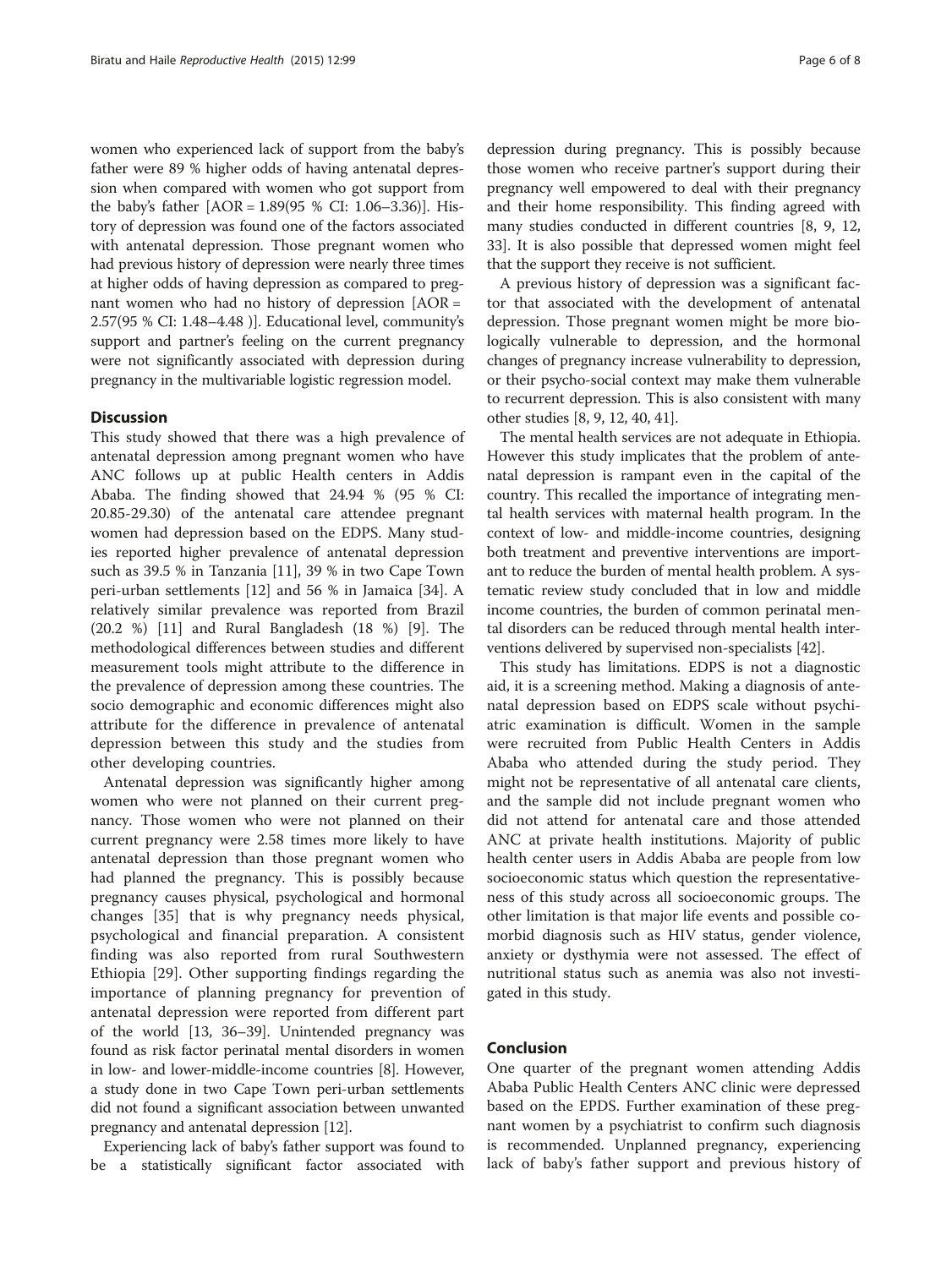<span id="page-6-0"></span>depression were factors independently associated with antenatal depression.

Health care professionals need to enquire about the relevant risk factors as part of their overall assessment giving attention to those pregnant women who had unplanned pregnancy, who have poor partner support, and who had a previous history of depression. Promotion of family planning, male involvement in maternal health especially during pregnancy and integration of mental health service with existing maternal health care as well as strengthening the referral system among public health centers were the recommended interventions.

#### Competing interests

The authors declare that they have no competing interests.

#### Author's contributions

AB conceived the study, supervised the data collection, analyzed and interpret the data, critically reviewed the manuscript. DH drafted the manuscript, assisted the data interpretation and critically reviewed the manuscript. Both authors read and approved the final manuscript.

#### Acknowledgement

We thank to university of Gondar and Amaneul Specialized Mental Hospital. We are also grateful to the study participants, data collectors and supervisors.

#### Funding

This study was funded by university of Gondar. The funder has no role in design, analysis, data interpretation and publication of the finding.

#### Author details

<sup>1</sup>Department of Nursing, College of Medicine and Health sciences, Madwalabu University, Bale Goba, Ethiopia. <sup>2</sup>Department of Reproductive Health, College of Medicine and Health sciences, Bahir Dar University, P.Box 79, Bahir Dar, Ethiopia.

#### Received: 5 June 2015 Accepted: 26 October 2015 Published online: 30 October 2015

#### References

- 1. Pillay B, Cassimjee M. Anxiety and depression in an urban general practice. J Anxiety Depress. 2000;3(2):4–5.
- 2. World Health Organization (WHO). DEPRESSION: A Global Public Health Concern. 2012. Available at [http://www.who.int/mental\\_health/](http://www.who.int/mental_health/management/depression/who_paper_depression_wfmh_2012.pdf) [management/depression/who\\_paper\\_depression\\_wfmh\\_2012.pdf.](http://www.who.int/mental_health/management/depression/who_paper_depression_wfmh_2012.pdf) Accessed May 11, 2012.
- 3. Evans J, Heron J, Francomb H, Oke S, Golding J. Cohort study of depressed mood during pregnancy and after childbirth. BMJ. 2001;323:257–60.
- 4. Fatoye FO, Adeyemi AB, Oladimeji B. Emotional distress and its correlates among Nigerian women in late pregnancy. J Obstet Gynecol. 2004;24:504–9.
- 5. Gotlib IH, Whiffen VE, Mount JH, Milne K, Cordy NI. Prevalence rates and demographic characteristics associated with depression in pregnancy and the postpartum. J Consult Clin Psychol. 1989;57(2):269–74.
- 6. O'Keane V, Marsh MS. Depression during pregnancy. BMJ. 2007;334:1003–5.
- Bennett HA, Einarson A, Taddio A, Koren G, Einarson TR. Prevalence of depression during pregnancy: systematic review. Obstet Gynecol. 2004;103(4):698–709.
- 8. Fisher J, Mello MC, Patel V, Rahman A, Tran T, Holton S, et al. Prevalence and determinants of common perinatal mental disorders in women in low- and lower-middle-income countries: a systematic review. Bull World Health Organ. 2012;90(2):139G–49G.
- 9. Nasreen HE, Kabir ZN, Forsell Y, Edhborg M. Prevalence and associated factors of depressive and anxiety symptoms during pregnancy: a population based study in rural bangladesh. BMC Womens Health. 2011;11:22.
- 10. Rahman A, Iqbal Z, Harrington R. Life events, social support and depression in childbirth: perspectives from a rural community in the developing world. Psychol Med. 2003;33:1161–7.
- 11. Faisal-Cury A, Menezes P, Araya R, Zugaib M. Common mental disorders during pregnancy: prevalence and associated factors among low-income women in São Paulo, Brazil. Arch Women Ment Health. 2009;120:335–43.
- 12. Hartley M, Tomlinson M, Greco E, Comulada WS, Stewart J, Roux I, et al. Depressed mood in pregnancy: prevalence and correlates in two Cape Town peri-urban settlements. Reprod Health. 2011;8:9.
- 13. Manikkam L, Burns JK. Antenatal depression and its risk factors: an urban prevalence study in KwaZulu-Natal. S Afr Med J. 2012;102(12):940–4.
- 14. Kaaya SF, Mbwambo JK, Kilonzo GP, Van Den Borne H, Leshabari MT, Fawzi MC, et al. Socio-economic and partner relationship factors associated with antenatal depressive morbidity among pregnant women in Dar es Salaam, Tanzania. Tanzan J Health Res. 2010;12(1):23–35.
- 15. Alder J, Fink V, Bitzer J, Hosli I, Holzgreve W. Depression and anxiety during pregnancy: a risk factor for obstetric, fetal and neonatal outcome? A critical review of the literature. J Matern Fetal Med. 2007;20:189–209.
- 16. Kazi A, Fatmi Z, Hatcher J, Kadir MM, Niaz U, Wasserman GA. Social environments and depression among pregnant women in urban areas of Pakistan: Importance of social relations. Soc Sci Med. 2006;63:1466–76.
- 17. Hart R, McMahon CA. Mood state and psychological adjustment to pregnancy. Arch Womens Ment Health. 2006;9:329–37.
- 18. Sawyer A, Ayers S, Smith H. Pre and postnatal psychological well being in Africa: a systematic review. J Affect Disord. 2010;123(1-3):17–29.
- 19. Koubovec D, Geerts L, Odendaal HJ, Stein DJ, Vythilingum B. Effects of psychological stress on fetal development and pregnancy outcome. Curr Psychiatry Rep. 2005;7:274–80.
- 20. Rahman A, Bunn J, Lovel H, Creed F. Association between antenatal depression and low birth weight in a developing country. Acta Psychiatr Scand. 2007;115:481–6.
- 21. Grote NK, Bridge JA, Gavin AR, Melville JL, Iyengar S, Katon WJ. A metaanalysis of depression during pregnancy and the risk of preterm birth, low birth weight, and intrauterine growth restriction. Arch Gen Psychiatry. 2010;67(10):1012–24.
- 22. Stewart RC, Umar E, Kauye F, Bunn J, Vokhiwa M, Fitzgerald M, et al. Maternal common mental disorder and infant growth–a cross-sectional study from Malawi. Matern Child Nutr. 2008;4(3):209–19.
- 23. Rondó PHC, Ferreira RF, Nogueira F, Ribeiro MCN, Lobert N, Artes R. Maternal psychological stress and distress as predictors of low birth weight, prematurity and intrauterine growth retardation. Eur J Clin Nutr. 2003;57:266–72.
- 24. Evans J, Heron J, Patel RR, Wiles N. Depressive symptoms during pregnancy and low birth weight at term. Br J Psychiatry. 2007;191:84–5.
- 25. Wisner KL, Sit DK, Hanusa BH, Moses-Kolko EL, Bogen DL, Hunker DF, et al. Major depression and antidepressant treatment: impact on pregnancy and neonatal outcomes. Am J Psychiatry. 2009;166(5):557–66.
- 26. Field T, Diego M, Hernandez-Reif M. Prenatal depression effects on the fetus and newborn: a review. Infant Behav Dev. 2006;29(3):445–55.
- 27. Hanlon C, Medhin G, Alem A, Araya M, Abdulahi A, Hughes M, et al. Detecting perinatal common mental disorders in Ethiopia: validation of the self-reporting questionnaire and Edinburgh Postnatal Depression Scale. J Affect Disord. 2008;108:251–62.
- 28. Tesfaye M, Hanlon C, Wondimagegn D, Alem A. Detecting postnatal common mental disorders in Addis Ababa, Ethiopia: validation of the Edinburgh Postnatal Depression Scale and Kessler Scales. J Affect Disord. 2010;122(1-2):102–8.
- 29. Dibaba Y, Fantahun M, Hindin MJ. The association of unwanted pregnancy and social support with depressive symptoms in pregnancy: evidence from rural Southwestern Ethiopia. BMC Pregnancy Childbirth. 2013;13:135.
- 30. Central Statistics Agency (Ethiopia). Summary and Statistical Report of the 2007 Population and Housing Census, Population Census Commission. Addis Ababa: Federal Democratic Republic of Ethiopia; 2007.
- 31. Murray D, Cox JL. Screening for depression during pregnancy with the Edinburgh Postnatal Depression Scale (EPDS). J Reprod Infant Psychol. 1990;8:99–106.
- 32. Gibson J, McKenzie-McHarg K, Shakespeare J, Price J, Gray R. A systematic review of studies validating the Edinburgh Postnatal Depression Scale in antepartum and postpartum women. Acta Psychiatr Scand. 2009;119:350–64.
- 33. Senturk V, Abas M, Berksun O, Stewart R. Social support and antenatal depression in extended and nuclear family environments in Turkey: a cross-sectional survey. BMC Psychiatry. 2011;11:48.